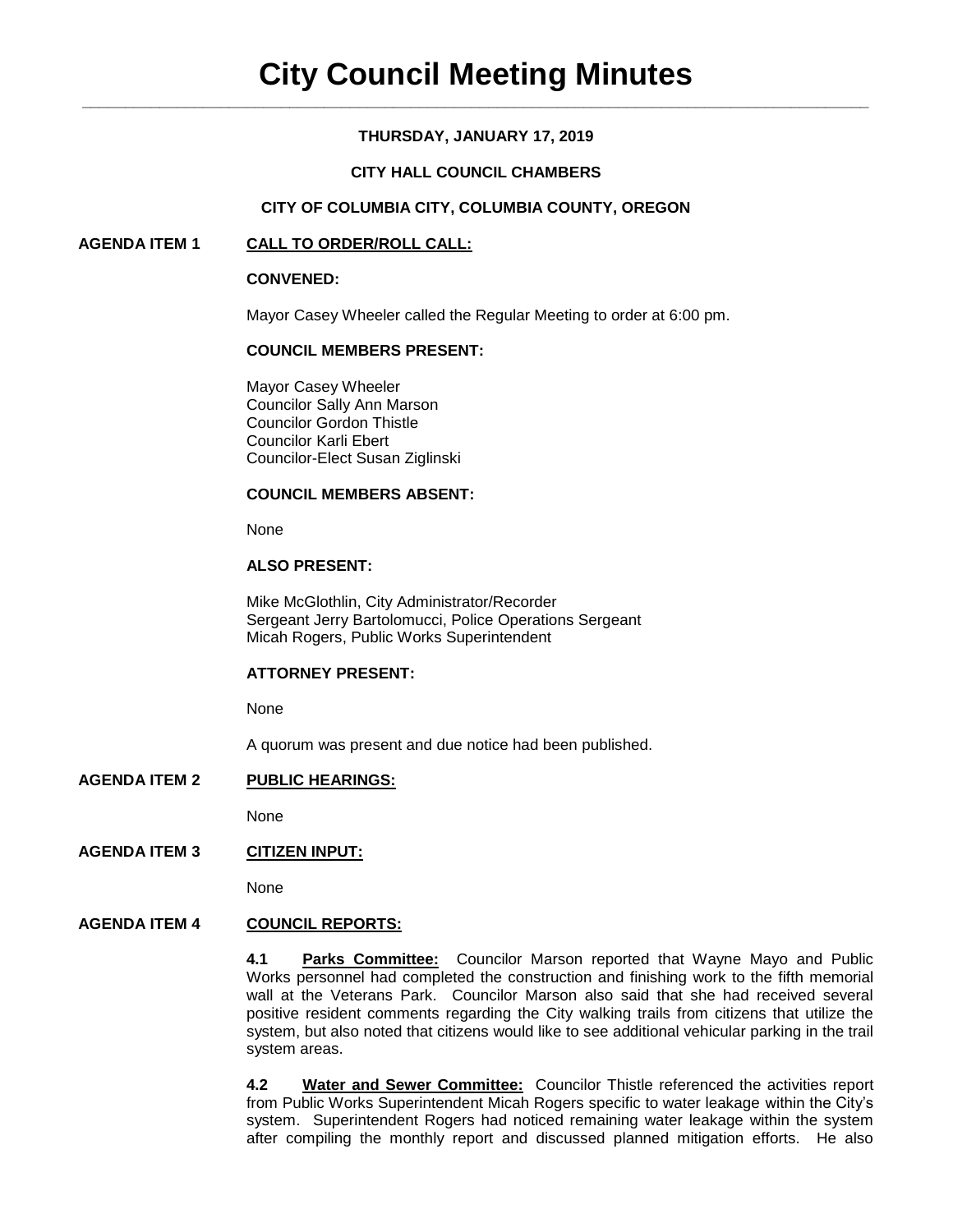informed Council that the remaining leaks within the system are small; and therefore, are difficult to accurately locate and mitigate but that Public Works would continue to focus on.

**4.3 Street Committee:** Councilor Marson reported on citizen contact with residents along The Strand who were wondering on the status of roadway work along the street. Discussion took place regarding that the street work would be completed in the area after the waterline project was complete so as to not have to repair/resurface the area more than once. Public Works Superintendent Rogers also briefed Council on the current status of roadway patching work that had been completed throughout the City.

**4.4 Audit Committee:** Councilor Ziglinski reported to Council that the committee would be meeting on January 29, 2019 in order to conduct their financial audit.

**4.5 Hazard Mitigation Planning Group:** Councilor Ebert reported that the Planning Group will be meeting on January 28, 2019.

# **4.6 Other Reports:**

**4.6.1 Police Operations Sergeant:** Sergeant Bartolomucci provided positive comments received from citizens in regards to the level of service specific to residential security. Mayor Wheeler also echoed the same positive sentiments that he had received in recent discussions regarding services provided by our Police Department. Sgt. Bartolomucci also briefed Council on recent crime trends specific to arson investigations within the Columbia County area.

**4.6.2 Public Works Superintendent:** Written report provided by Public Works Superintendent Micah Rogers. No other report items.

## **AGENDA ITEM 5 CONSENT AGENDA:**

- **5.1 Minutes of the Regular City Council Meeting on December 20, 2018.**
- **5.2 Minutes of the Regular City Council Meeting on January 3, 2019.**
- **5.3 Bills paid with check numbers 3156 (corrected to 31516 by City Administrator McGlothlin) to 31577 during the month of December 2018.**
- **5.4 Financial Report for the month ending December 31, 2018.**
- **5.5 Status Report to Council from City Administrator regarding City Council Policy Goals and Objectives for 2018-19.**
- **5.6 Activities Report from the Public Works Superintendent.**
- **5.7 Activities report from the Public Works Superintendent.**

MOVED (EBERT), SECONDED (THISTLE) AND CARRIED UNANIMOUSLY BY ROLL CALL VOTE TO APPROVE THE CONSENT AGENDA.

- **AGENDA ITEM 6 UNFINISHED BUSINESS:**
	- **6.1** None.

### **AGENDA ITEM 7 NEW BUSINESS:**

**7.1 Proclamation commemorating "Rivers Wall"; formerly titled McBride Creek Trail System Project.**